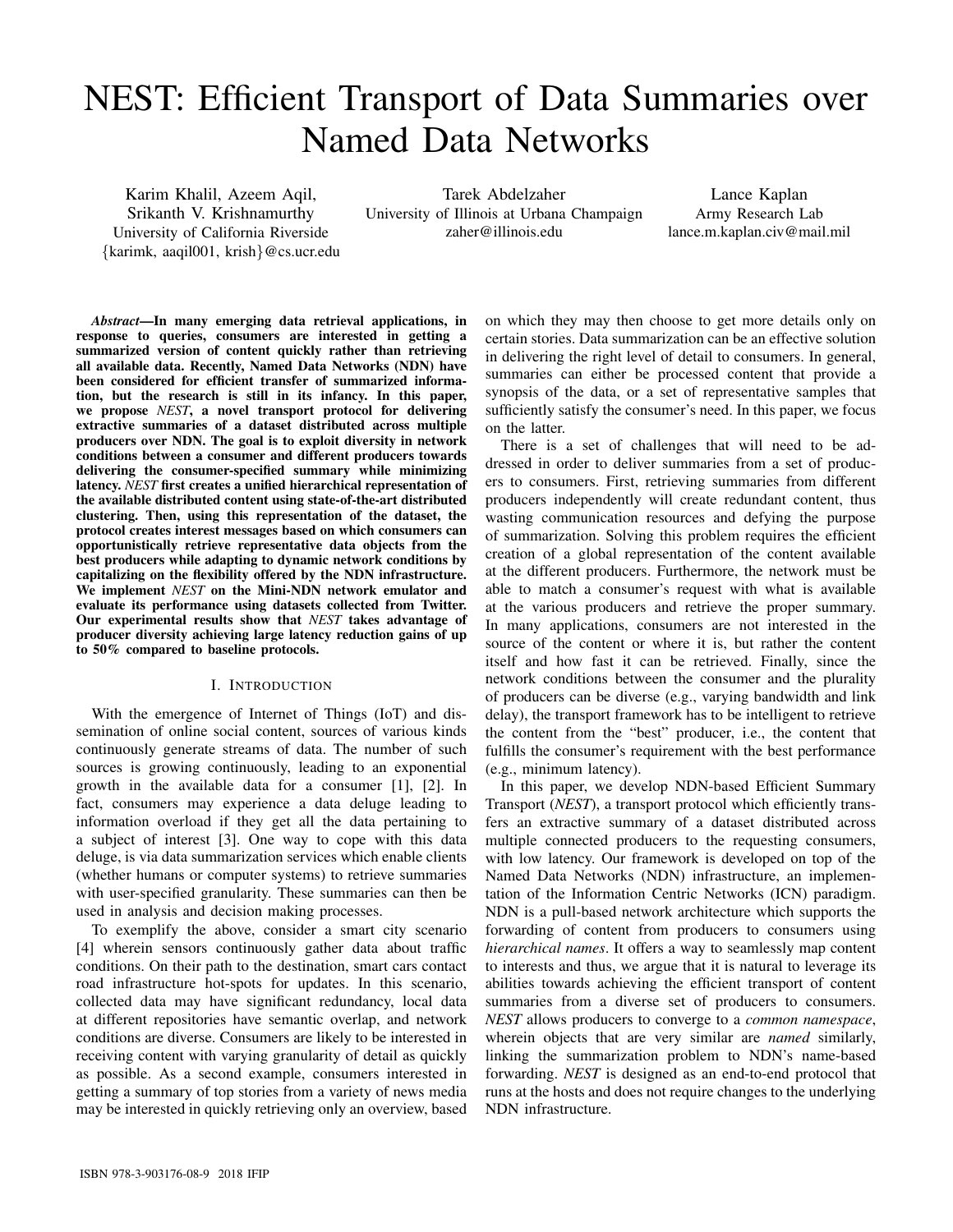*NEST* first creates a global hierarchical representation of the dataset by synchronizing the producers' local datasets with minimal overhead. Subsequently, this representation is used to generate an ordered list of names that is sent to interested consumers to guide them in retrieving content summaries of varying granularity. In this list, object names are "constructed" such that, from a set of similar objects at different producers, an object is seamlessly returned from the producer with the most favorable network conditions for each request based on the ordered list, thereby achieving minimum latency. In building *NEST* we make the following key contributions:

- We develop a distributed synchronization algorithm that capitalizes on recent advances in distributed clustering to create a global view of the shared dataset, towards realizing summaries of varying granularity.
- We develop interest-name design rules that automatically and opportunistically adapt to varying network conditions to minimize latency in delivering summaries to consumers over the underlying NDN.
- We implement *NEST* on Mini-NDN, a network emulator for NDN. We then perform extensive evaluations using datasets collected from Twitter. Our results show that *NEST* exploits producer diversity to reduce latency by up to 50% compared to baseline summary transport strategies that retrieve specific data objects.

#### II. BACKGROUND

ICN has become popular recently for presenting an alternative and future architecture for the Internet as it becomes more content-centric rather than host-centric, and NDN [5] is one typical implementation. In NDN, consumers send interest messages requesting specific content using hierarchical names, where one data message is returned for each interest message. The interest is generated by a consumer to indicate that she seeks to retrieve a matching object. Partial prefix matching is used when checking whether a named object matches an interest name. In addition, intermediate routers employ multipath forwarding rules to pass interest messages to the next hop until it reaches producers of the named content. Producers then return data messages where the payload is the data object with a matching name. Data messages are forwarded along the *reverse paths* corresponding to that taken by the interest message. Whenever a router receives a data message, the entry for the corresponding interest is removed from its Pending Interest Table (PIT) after it is forwarded. Any subsequent data messages for the satisfied interest are suppressed (i.e., not forwarded). If caching is enabled, intermediate routers keep a copy of the data messages for a specified period of time, and return it for subsequent matching interests from any consumer. A key feature of the interest message format is the exclusion option; consumers use this optional field to specify object name suffixes that they do not want to retrieve for the given name prefix in the interest message.

In our work, we consider the problem of efficient transport of data summaries. For a given dataset  $P$ , a summary is a data subset of  $P$  such that each data point in the summary represents a set of similar (we formally define similarity in Section III-A) data points in  $P$ . Recent work [6] proposed



Fig. 1: An example network with three producers  $a, b$  and  $c$ . Shown are average speed measurements at each producer.

a summary transport protocol for NDN in which an ordered "names list" is created from a hierarchical tree representation of a dataset. The structure of the tree is such that data objects sharing a longer name prefix have more semantic overlap. Thus, when a summary of the content under the tree is requested, returning objects in a shortest-shared-prefix-first order minimizes information loss (relative to retrieving all data) over all different orders of a given summary size by reducing semantic redundancy. Here, as more data objects are transported according to this order, finer granularity details about the data are retrieved. However, only one producer was considered. In data summarization applications in which clients are interested in a summary of the dataset distributed across multiple repositories (producers), dynamic network conditions cause clients to experience very different network delays relative to the different producers from which the summaries are transferred. In addition, redundant content from different producers might be retrieved thereby causing the summaries to be of poor quality (unnecessary redundant content). Thus, when multiple data producers share similar data objects, opportunities to improve latency performance by retrieving *any* object from a set of similar objects are available. However, to exploit these opportunities, a flexible and adaptive data transport protocol is needed. The novelty of *NEST* is that it allows consumers to realize the advantage of *producer diversity* to retrieve summaries with minimum latency while requiring no changes to the underlying NDN architecture.

To illustrate producer diversity, consider an example in which a consumer is interested in a summary of average vehicle speeds in certain section of a city in a given period of time. Measurements are collected from various sensors into a set of three repositories (i.e., producers), named  $a, b$  and c, which are connected to the consumer as shown in Fig. 1. In this example, consider data from four streets: main, state, division and pine. Due to varying network conditions (e.g., varying wireless channel quality, network congestion, etc.), the delay in retrieval of data from different producers will be different. In particular, the connection to producer  $b$ is experiencing longer delays compared to other producers. Thus, to get a summary of the measurements quickly, the best strategy is to retrieve "main" and "state" from producer  $a$ , "division" from producer  $c$  and only "pine" from producer  $b$ . In other words, the consumer would better retrieve it from the producer with lower delay. The challenge, however, is to figure out which data objects to retrieve from which producer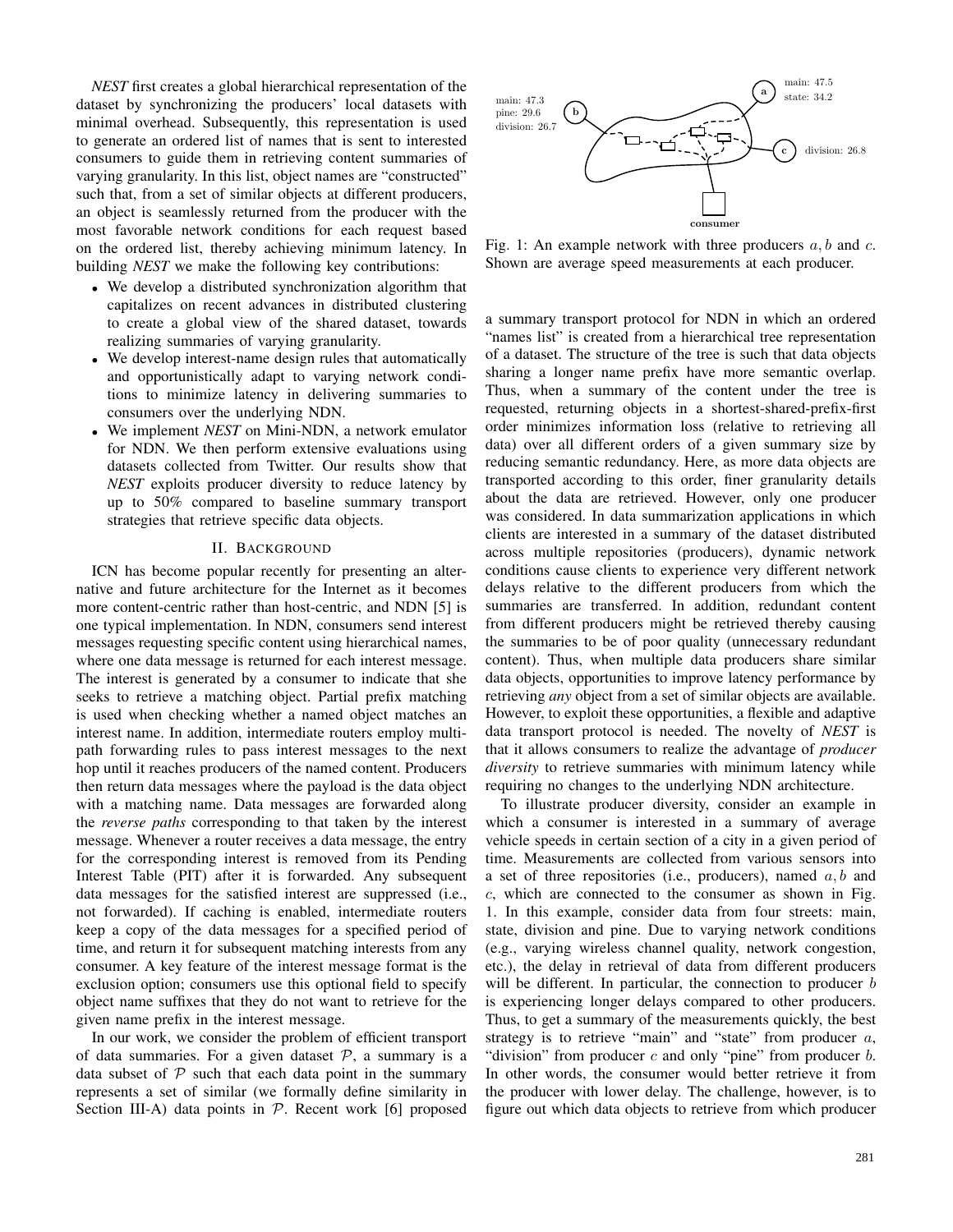in order to minimize latency while still fulfilling a notion of completeness of the collected summary. *NEST* offers an efficient solution for this problem be leveraging NDN.

### III. SYSTEM DESIGN

*NEST* comprises two main functional components viz., (a) Producer Synchronization (ProdSync) and (b) Producer Diversity guided Summary Transport (*PDST*). The first component creates a hierarchical representation of the dataset shared by multiple producers, while the second component manages the transport of data objects between producers and consumers on the NDN. In the following, we discuss the design details of each of the two components.

#### *A. Producer Synchronization*

In many applications, data is collected from sensors and cached at a connected set of repositories (i.e., producers) for further processing and dissemination to consumers. Since, transporting objects from individual producers to consumers independently can result in performance penalties and wasteful transfers (e.g., duplicate or redundant data), summarization inherently requires co-ordination or more precisely synchronization between producers. Thus, the first challenge in efficiently delivering summaries from the set of producers (which is typically the order of tens) to consumers is to derive a global view of the available data. This global view necessarily describes the different groups of similar data points (i.e., clusters) as well as the relationship between them. For example, in Fig. 1, measurements from the same street are considered similar and thus are clustered together. Also data from all streets in each neighborhood can be grouped together when only information at a more abstract level is needed by the consumer. When such *hierarchical clustering representation* is available, it suffices to retrieve a representative of each cluster at the required level of detail to get a summary of the available data. This hierarchical representation naturally leads to hierarchical names for each data object based on which cluster it belongs to (similar to naming in Unix-like file systems).

For large datasets, it is not practical to transmit local datasets or large samples thereof to a centralized location to construct such a global hierarchical representation of the available data. In this context, the producer synchronization problem is how to efficiently create a unified view of the hierarchical names of data objects at all the producers. To this end, we develop ProdSync, an iterative distributed clustering algorithm in which producers exchange meta-data of local clusters and samples from their local datasets while incurring minimal communication overhead. This enables the construction of a global tree representation in which each producer maintains information about the position of their local data points in the tree.

To optimize the amount of data exchanged between producers (i.e., overhead) in each iteration of ProdSync, we employ a recently developed distributed clustering algorithm [7], which is based on the construction of  $\epsilon$ -coresets [8]. This algorithm guarantees a bounded clustering cost relative to a centralized solution, at the minimum communication cost. It was later shown to be communication-optimal [9], where

#### Algorithm 1 ProdSync

```
Input: Similarity threshold \tau, set of producers \mathcal N1: Initialize: \mathcal{L} = r, \mathcal{N}^r = \mathcal{N}2: repeat<br>3: PicPick an unprocessed tree node l \in \mathcal{L}4: Select coordinator n_l \in \mathcal{N}^l<br>5: Each producer i \in \mathcal{N}^l solve
  5: Each producer i \in \mathcal{N}^l solves local clustering problem on \mathcal{P}_i^l6: Producers exchange local clustering costs c_i^{\bar{l}}7: Coordinator collects samples S_i^l from all producers i \in \mathcal{N}^l8: if \max_{p,q\in\cup\mathcal{S}_i^l} d(p,q) < \tau then
  9: Coordinator solves global clustering on \cup_i \mathcal{S}_i^l10: else
11: l is a leaf node<br>12: end if
          end if
13: Coordinator delivers solutions \mathcal{G}^l to all producers in \mathcal{N}^l14: Producers send coordinator local tree info \mathbf{u}_i^l15: Update \mathcal{T}, \mathcal{N}^l, \mathcal{L}: \mathcal{L} \leftarrow g \; \forall g \in \mathcal{G}^l16: until all l \in \mathcal{L} are processed
Output: Hierarchical tree representation T
```
the communication-optimality metric used is the number of data points exchanged between the producers in the network. This metric is also correlated to the convergence time of the ProdSync algorithm; the more the messages exchanged between producers, the more time it takes for ProdSync to converge.

*Notation:* In the following, we introduce notation that will help in the description of ProdSync. Suppose we have a set of connected producers (repositories)  $N$ , of size N. Let the global dataset be denoted by  $\mathcal{P}$ , where  $\mathcal{P}_i \subset \mathcal{P}$  is the local subset corresponding to producer  $i \in \mathcal{N}$ . Let the distance measure between any pair of data points  $p, q \in \mathcal{P}$  be given by  $d(p,q).<sup>1</sup>$ 

Let tree  $T$  be a hierarchical representation for the dataset  $P$ , capturing similarities between data points in a hierarchical form. Suppose  $\mathcal L$  is the set of tree nodes on  $\mathcal T$ , and let  $r \in \mathcal L$  be the root node. Let  $\mathcal{P}^l$  be a data subset of  $\mathcal P$  holding data under subtree rooted at node *l*. We also define  $\mathcal{P}_i^l = \mathcal{P}_i \cap \mathcal{P}^l$  and  $\mathcal{N}^l = \{i \in \mathcal{N} : \mathcal{P}_i^l \neq \emptyset\}$ . Note that  $\mathcal{N}^r = \mathcal{N}$  and  $\mathcal{P}^r = \mathcal{P}$ . In each iteration  $l$  of ProdSync, each producer  $i$  solves an instance of k-means clustering and sends local information  $S_i^l$ (to be made precise) to a designated coordinator  $n_l$ , where the coordinator for tree node r (i.e.,  $n_r$ ), is called the root coordinator. In a clustering problem, the clustering cost is the sum of squared distances between each point in the dataset and its corresponding cluster center. We say that  $p$  and  $q$  are similar if  $d(p, q) < \tau$ , for a given threshold  $\tau$ .

*ProdSync details:* The details of ProdSync are presented in Alg. 1. The algorithm iteratively clusters the dataset  $P$  shared across all producers  $\mathcal N$  to generate the tree  $\mathcal T$ . To process a node  $l \in \mathcal{L}$ , a coordinator  $n_l$  is first selected<sup>2</sup> which later collects information about local clustering solutions from all producers in  $\mathcal{N}^l$ . In each iteration, the goal is to find a set of

<sup>&</sup>lt;sup>1</sup>Vector space representation of data as well as similarity measures vary depending on application and data type. While we use specific representation and similarity measures in Section  $V$ , the effect of these on the clustering quality is of separate interest and is beyond the scope of this paper.

<sup>2</sup>We defer a discussion of how we implement coordinator selection to Section IV.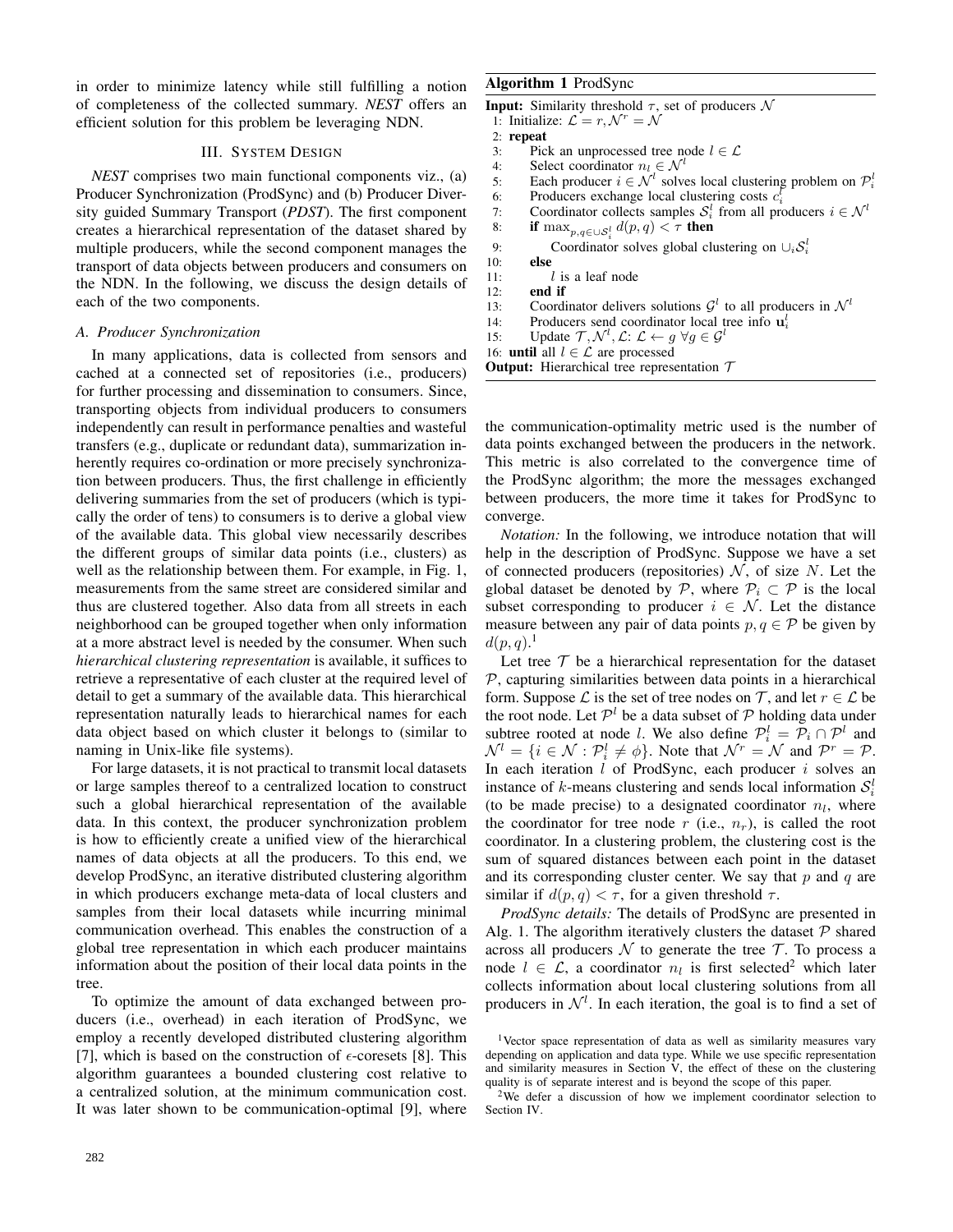k cluster centers  $G_l$  at the coordinator, representing all data subsets  $\mathcal{P}_i^l, i \in \mathcal{N}_l$ . This is achieved by using an efficient distributed clustering algorithm [7], described briefly in the following.

Each producer first solves a k-means clustering problem on the local dataset  $\mathcal{P}_i^l$  and then non-uniformly samples  $\mathcal{P}_i^l$  based on the clustering costs  $c_i^l$  collected from all other producers  $i \in \mathcal{N}^l$ . In this sampling, a point with higher cost is sampled with higher probability. Each producer constructs its local portion of the  $\epsilon$ -coreset,  $S_i^l$ , which consists of the samples and their corresponding weights. Then,  $S_i^l$  are collected at the coordinator. A weighted  $k$ -means clustering problem is solved on the weighted samples  $\cup_i S_i^l$ . The solution of the global clustering problem is then shared with producers in  $\mathcal{N}^l$ .

In ProdSync, a global clustering is solution is computed for a node  $l$  only when  $l$  is not a leaf node. We reach a leaf node in  $T$  (and hence stop further iterations of clustering on that node) when the diameter of the cluster is less than the threshold  $\tau$  (condition on Line 8). In this case, each producer then updates the coordinator with cluster membership counts  $\mathbf{u}_i^l$ , which is a vector of size k. This information helps in creating the tree representation of the dataset as well as names for objects. Then, new nodes are added to the tree  $\mathcal{T}$ , one node representing each cluster in  $G_l$ . Iteration stops when all nodes in  $\mathcal L$  are processed.

*Complexity analysis:* At each iteration  $l \in \mathcal{L}$ , three rounds of message exchanges between the coordinator and other producers are required. First, the costs of local clustering solutions are collected by the coordinator and the sum cost is shared with all producers. Then, samples are sent to the coordinator and the solution  $\mathcal{G}_l$  is returned to each producer. Finally, updates  $\mathbf{u}_i^l$  are sent to the coordinator. The communication overhead is thus  $O(N)$  per iteration.

To process a node  $l \in \mathcal{L}$ , each producer i solves an instance of the k-means clustering problem on the local dataset  $\mathcal{P}_i$ (Steps 5 and 9). This problem is NP-hard [10]. However, there exist efficient approximations such as the Lloyd's algorithm [11], with time complexity  $O(|P_i|ksw)$ , where s is the dimensionality of vectors representing the data points and  $w$  is the number of iterations needed for convergence. It was shown that, in practice, k-means converges in linear time with respect to the number of data points [12]. The number of nodes on the tree (i.e.,  $|\mathcal{L}|$ ), can vary between  $O(\log_k |\mathcal{P}|)$  to  $O(|\mathcal{P}|)$ . In practice, we pipeline and parallelize the processing of tree nodes such that communication delay does not contribute a purely additive component to the total processing time. We study this in detail in Section V.

#### *B. Producer Diversity guided Summary Transport*

Given the hierarchical cluster representation of the data (as computed in Section III-A), we now need to decide the order in which data objects must be requested from these clusters. The intuition is that, in constructing a summary, we first want to have at least one representative of each cluster (e.g., a measurement of speed on each street), then get a second representative of each cluster (a second measurement from that street), and so on. If clusters are hierarchical, then we need one representative of each big cluster (say, street) before

getting a representative of each sub-cluster (say city block on a street). As illustrated in the example in Section II, the choice of representative to retrieve entails a choice of producer, some being more accessible (better network conditions) than others. We want to retrieve representatives from more accessible producers. A challenge is thus to decide on a retrieval plan that minimizes latency.

In this section, we develop an efficient transport protocol, called Producer Diversity guided Summary Transport (*PDST*) that takes the output tree  $T$  from ProdSync, transforms it to a List of Ordered Names (LON) that is delivered to interested consumers. To construct the LON,  $T$  is parsed such that leaves are visited in certain order and a data point is chosen from visited leaf and then added to LON. The tree is traversed such that the marginal utility of retrieved data objects is maximized. Thus, as more items are retrieved as per the LON, a more fine-grained summary is obtained by the consumer. Consumers request summary data objects based on the LON, and *PDST* delivers data objects from producers to consumers with minimum transport latency, defined as follows.

Definition 1. *The transport latency* T(j) *corresponding to a given interest message* j *is the total time delay between sending the interest message and the reception of a data message.*

Fix an interest message j and let  $\mathcal{N}(j) \subset \mathcal{N}$  be the set of producers with data objects that can satisfy interest message j. Let  $T_i(j)$  be the transport latency when data is returned from producer i. The objective of *PDST* is to minimize the latency in retrieving data objects, whenever matching data objects are available at multiple producers. In other words, PDST aims to achieve  $T^*(j) = \min_{i \in \mathcal{N}(j)} T_i(j)$ . While doing so, the protocol must adapt to dynamic network conditions, and specifically varying link delays.

Satisfying the minimum transport latency and adaptability to dynamic network conditions, are challenging problems for multiple reasons. First, it is undesirable that consumers maintain state information for all available producers (e.g., by keeping the history of received data). Moreover, explicitly and continuously measuring transport latency for objects from different producers will incur non-negligible overhead. The novelty of *PDST* is that it achieves the aforementioned goals by crafting interest messages in a format that capitalizes on the features of NDN. Specifically, *PDST* exploits NDN's forwarding characteristics viz., multi-path and partial prefix match forwarding. It also leverages the fact that intermediate routers suppress multiple data messages retrieved in response to a single interest message and only forward the first match. The main observation is that if  $\mathcal{N}(i)$  always reflects producers that have similar data objects that satisfy  $j$ , NDN operations will automatically help achieve  $T^*(j)$  without the need to explicitly measure network conditions. To this end, *PDST* does not require any modifications to NDN and is only run at the producers and consumers as an application.

*PDST* achieves minimum transport latency and adapt to varying network conditions using three different processing steps at the different participating network entities. Below, we discuss the different steps of *PDST* in detail before we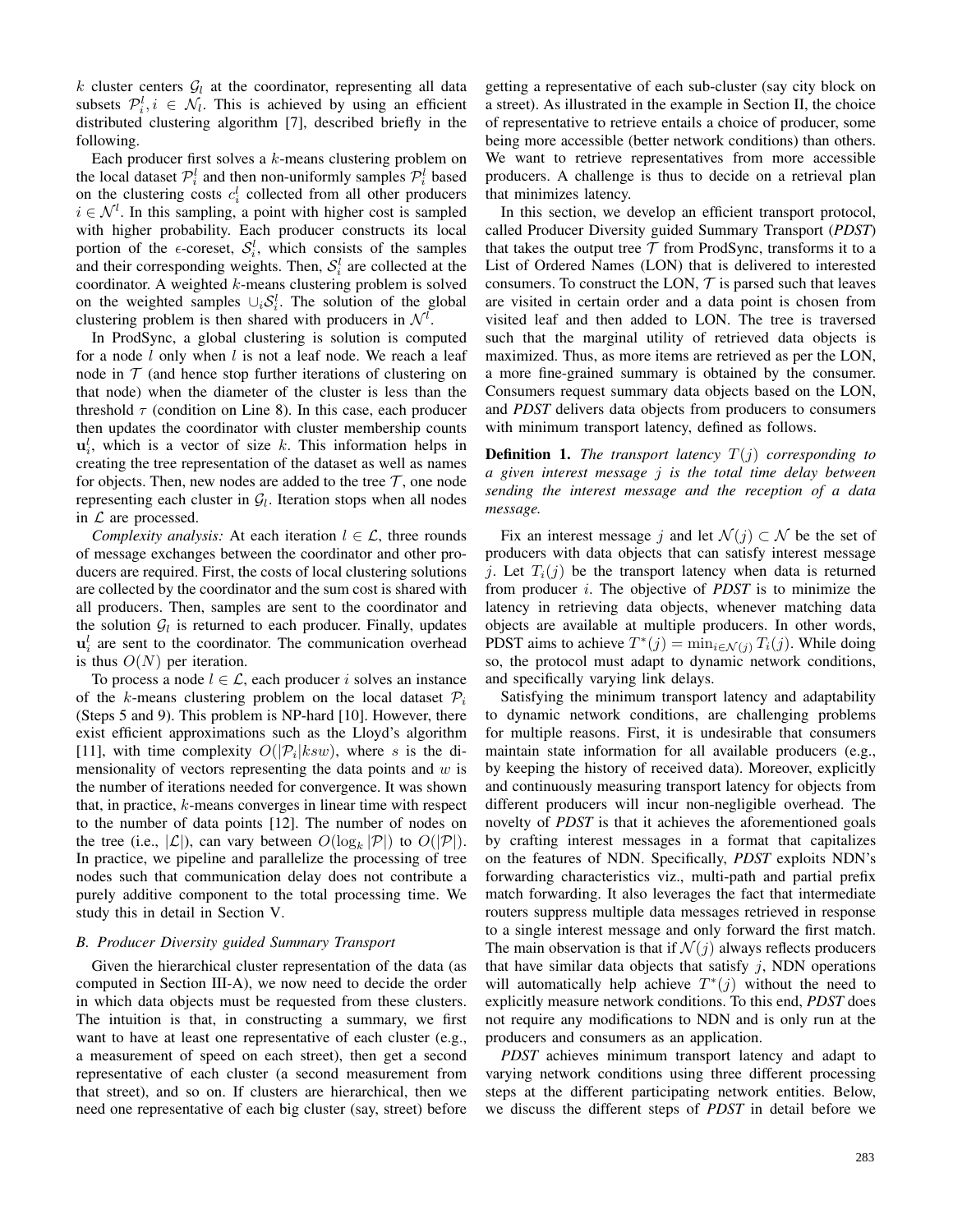formalize our result.

*1) Root-coordinator-side PDST:* The root coordinator is tasked with generating the LON from  $T$ . First, names for all objects are created. These names are then processed to identify producer diversity opportunities. Finally, the tree is traversed to generate the ordered list of names.

First, names of all data objects at the leaves of  $T$  are automatically created. In particular, during clustering, tree nodes are given labels (e.g., '0' for the left branch and '1' for the right branch when  $k = 2$ ), and data objects at the leaves are named by concatenating label names from the root node to the leaf, similar to the work in [13], thereby constructing a name prefix. However, unlike the work in [13], the root coordinator  $n_r$  does not have actual data points from all other producers; rather, it has the *counts* of data objects under each leaf from each producer. This information is collected in Step 14 of Alg. 1. Thus,  $n_r$  can now generate names for all data objects at the leafs of  $\mathcal T$ .

Consider a tree  $T$  created using ProdSync with  $k = 2$ for data at two producers  $a$  and  $b$ . Under some tree leaf  $l'$ with a name prefix  $p = \frac{t}{0.4} \cdot \frac{10}{10}$ , suppose producer a and producer *b* have two and three data objects, respectively. Here, t represents the *topic* at the root of the tree. Now, the root coordinator can simply name data objects under this leaf as  $/t/0/0/1/0/1/a0$ ,  $/t/0/0/1/0/1/a1$ ,  $/t/0/0/1/0/1/b0$ ,  $/t/0/0/1/0/1/b1$ ,  $/t/0/0/1/0/1/b2$ . Based on the userspecified and application-dependent similarity measure, objects under  $l'$  are deemed similar. At the same time, each of the producers  $a$  and  $b$  will fix some order for their local data objects, based on user-specified weights corresponding to each data object (e.g., content popularity, freshness, etc). Note that while each producer can rank order similar local data objects using user-specified weights, the relative ordering between similar data objects at different producers is not needed at the root coordinator. This is because our design gives priority to improving transport latency by retrieving the next (highest weight) data object (based on local ranking) from the producer with the best network conditions.

Denote any leaf of  $T$  with objects from multiple producers, as an *opportunity leaf*. The next step for the root coordinator is to process the data object names such that a special symbol (˜) is concatenated at the end of all object names under any tree leaf where data objects belonging to multiple producers exist. Thus, for leaf  $l'$ , the object names will be processed to be  $/t/0/0/1/0/1/a0\tilde{ }$ ,  $/t/0/0/1/0/1/a1\tilde{ }$ ,  $/t/0/0/1/0/1/b0\tilde{ }$ ,  $/t/0/0/1/0/1/b1$ <sup>\*</sup>,  $/t/0/0/1/0/1/b2$ <sup>\*</sup>. This special symbol in the object names will later be used by the consumer to construct interest messages that allow retrieval of data objects from the producer with the minimum transport latency.

Given the hierarchical tree representation  $T$  created using ProdSync as described in Section III-A, the root coordinator can now transform  $T$  into an LON by traversing  $T$  from the root to the leaves and returning the name of the object at the leaf. During traversal the branches are selected such that an object with the shortest-shared-prefix, with respect to previously returned object names, is returned.

Finally, this processed list is sent to the consumers upon request. In particular, when a consumer requests a summary

of a dataset under the prefix  $/t$ , the root coordinator will send a data message carrying the LON for data objects under the corresponding tree. Note that the LON is generally of much smaller size compared to data objects (e.g., in social media, a tweet could have an image or video object embedded in it).

*2) Consumer-side PDST:* Each consumer running the *NEST* application will first request the LON under some tree root  $/t$ . The consumer then sends interests for items in the LON in the given order. However, the interest names used will vary depending on whether the object belongs to an opportunity leaf. For such objects, a *producer diversity opportunity* exists and thus the consumer can take advantage of it. In particular, for any object name in the LON ending in ˜, the consumer sends the interest message with the partial name up to the prefix of the corresponding leaf in  $T$ . For example, if the next data object name in the LON is  $/t/0/0/1/0/1/b0^{\circ}$ , the consumer sends the interest message  $/t/0/0/1/0/1/$  instead.

This interest will be forwarded by the underlying NDN to all producers with data objects under the corresponding opportunity leaf. Thus, all producers will respond with data objects under the given leaf, and only one data message will be forwarded to the requesting consumer while other messages will not be forwarded. To avoid retrieving duplicate objects that were retrieved previously using the same partial name, the consumer employs the *exclude* option in the interest message. In particular, it includes the last component in the name of the objects retrieved previously under same leaf. For example, when an interest message is sent with the partial name  $/t/0/0/1/0/1/$  and data object  $/t/0/0/1/0/1/60$  is retrieved, the next interest message for an object belonging to the same opportunity leaf will be  $/t/0/0/1/0/1/(-b0)$ .

One of the main advantages of crafting the interest messages as described above is that the framework automatically adapts to changing link delays. Thus, two consumers sending the same interest message will get potentially different (but semantically similar) data objects from different producers. Furthermore, as network conditions change over time, a consumer may get data objects from other producers because of latency advantages. Since *PDST* capitalizes on NDN forwarding rules, it also works when caching at intermediate routers is enabled without the need to modify the software they run. Specifically, caches will also use partial prefix matching and return objects with matching names. If no matches are found in the cache, the interest will be further forwarded.

*3) Producer-side PDST:* On the producer side, each producer maintains an ordering of the local data points based on user-specified and application-dependent weights. For example, in a social media application, the popularity of the content could be used as the weight. In a sensor network application, more recent events or measurements could be weighted highly if freshness is desired. Whenever the producer receives an interest message with a partial name, it responds with a data object from the subtree specified by the name prefix, returning the first object in order after the excluded objects. For example, if the interest message received by producer b is  $/t/0/0/1/0/1/(-b0)$ , then it returns object  $/t/0/0/1/0/1/b1$ . Note that the object name b1 might not be the actual object name at producer  $b$ , but rather a pointer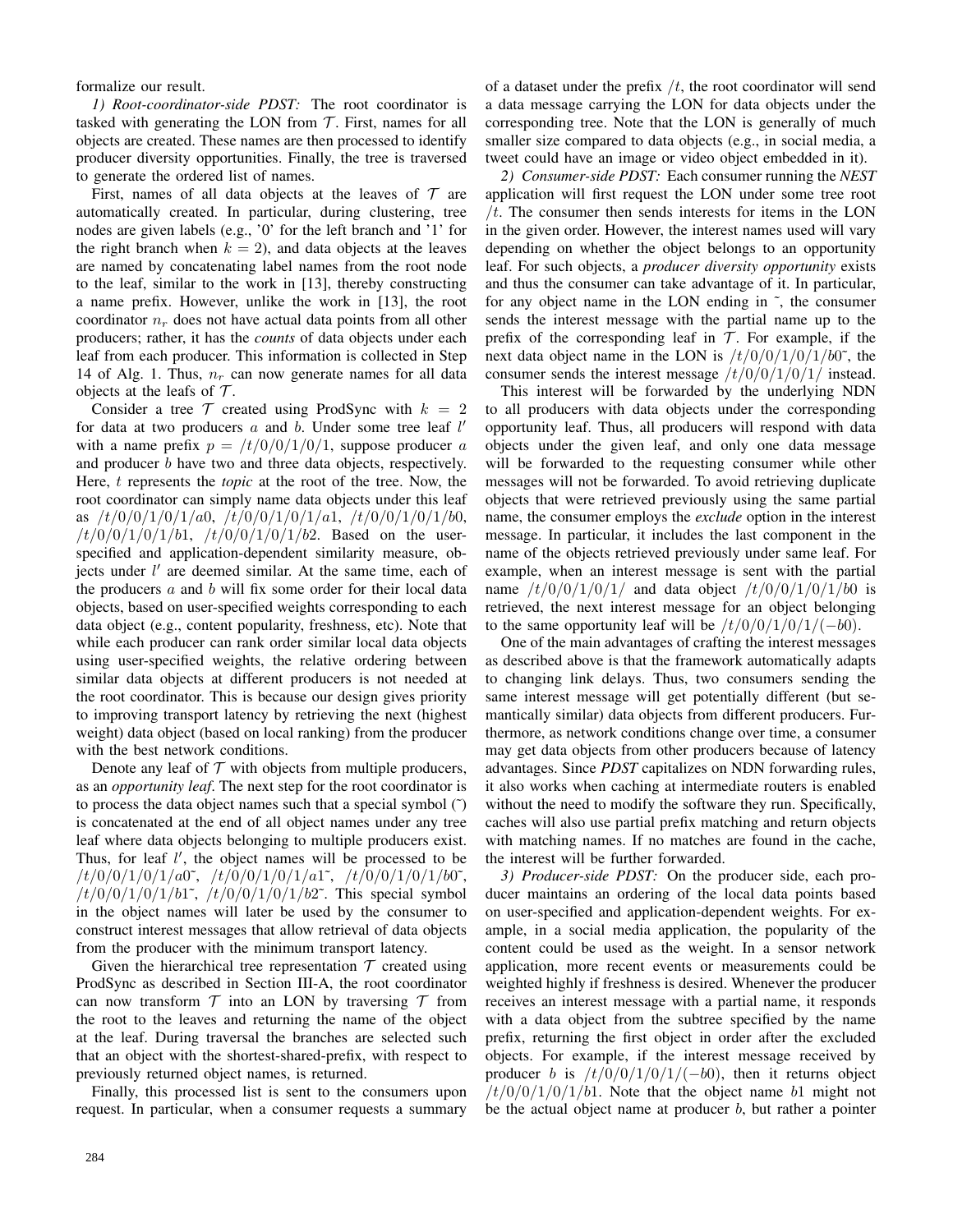

Fig. 2: Example network and tree with three producers (a,b,c) and a consumer.

|                | NEST's LON                     | Interest name sent   | Data name received |
|----------------|--------------------------------|----------------------|--------------------|
|                | $/t/0/a0$ <sup>*</sup>         |                      | $\frac{t}{0/b0}$   |
| $\overline{c}$ | $/t/1/\overline{0/a0^{\circ}}$ | t/1/0                | /t/1/0/c0          |
| 3              | $/t/0/a1$ <sup>~</sup>         | $'t/0/(-b0)$         | t/0/a0             |
|                | /t/1/1/a4                      | /t/1/1/a4            | $\frac{t}{1/4}$    |
|                | $/t/0/b0$ ~                    | $/t/0/(-b0, -a0)$    | 't/0/a1            |
| 6              | $/t/1/0/a3^2$                  | $\frac{t}{10}$ (-c0) | /t/1/0/c1          |
|                | /t/1/1/a5                      | /t/1/1/a5/           | /t/1/1/a5          |
| 8              | $/t/1/0/c0$ <sup>*</sup>       | $\frac{t}{10}$ (-c1) | /t/1/0/a2          |
| 9              | $/t/1/0/c1$ <sup>~</sup>       | $/t/1/0/(-c1,-a1)$   | /t/1/0/a3          |

TABLE I: Example of *PDST* operation.

to a data object under the given prefix which is second in order based on the weights. This order is maintained only locally by each producer.

In Table I, an example LON is shown. The corresponding network with one consumer and three producers, as well as the hierarchical data representation  $T$  are shown in Fig. 2. In the example network, the transport latency to producer  $c$  is the lowest, then to producer  $b$ , and then to producer  $a$ . The second column is generated by the root coordinator in *NEST* and represents the LON delivered to consumers requesting a summary of content under the prefix  $/t$ . In the third column, the interest names that the consumer uses in interest messages are shown. The names of the data objects received by the consumer in response, are shown in the last column. Note that the interest names in the third column are adapted based on names of data objects received so far (i.e., from previous rows), as listed in the last column. For example, consider row number 6. Here, the interest sent is for a data object that is under the prefix  $/t/1/0/$ . Since the consumer previously received the object  $/t/1/0/c0$  (in row 2), it now includes c0 in the exclude field of the interest message. The NDN forwarding will pass the interest message  $/t/1/0/(-c0)$  to all producers, but it will reach producer  $c$  first since it has the best network conditions with respect to the consumer. Now, producer c will check its local dataset for data objects under prefix  $/t/1/0/$  and with rank order subsequent to object  $c0$ , returning object  $/t/1/0/c1$ . Data objects returned from other producers will then be suppressed by intermediate routers since the interest message would have been already satisfied by object  $/t/1/0/c1$ .

In the following, we formalize our main result. The proof is omitted for brevity.

Proposition 1. *Fix an interest message* j*. PDST achieves minimum latency* T ∗ (j)*.*

We note that Proposition 1 implies that *PDST* minimizes

latency even if the link delay varies while the interest or data message has not been received at the destination.

*Pipelining interests: PDST* uses an adaptive pipelining window, which controls how many pending interests are allowed at any given time. In addition to being limited to a maximum size W, the window size is adapted based on the LON and the progress made thus far in processing the list. In particular, the consumer can send interests from the LON until a new entry requires sending a partial name which is *already* in use in a pending interest, or until the maximum window size is reached, whichever is smaller. This design prevents retrieval of duplicate objects, since names of previously retrieved objects are added to the exclude fields of subsequent interests, with the same partial names. We evaluate the choice of  $W$  in Section V. We also note that loss management is handled by the underlying NDN mechanisms through the use of timeout timers and retransmissions.

*Caching:* Before we conclude this section, we discuss how caching affects the performance of our system. As the number of consumers increase, it is expected that caches at intermediate routers will return data objects more often, improving latency performance with respect to a scenario wherein caching is disabled. This in turn could reduce the producer diversity opportunities that *NEST* tries to exploit to improve performance; the data is already cached en route. However, as will be shown in Section V, the marginal gain in latency reduction is large even when caching is enabled. In addition, the combined gain is substantial.

#### IV. IMPLEMENTATION

We implement *NEST* on Mini-NDN [14], an NDN network emulator based on the popular Mininet [15] virtual network environment. In Mini-NDN, a network topology is specified in which nodes are connected via links parameterized by link delay, bandwidth as well as loss percentage. Each node in the network is capable of running NDN applications, forwarding NDN packets according to the specified routing policy, as well as caching forwarded content.

Mini-NDN accomplishes these NDN functionalities by running an instance of Named Data Link State Routing Protocol (NLSR) [16] and NDN Forwarding Daemon (NFD) [17] on each instantiated node in the network. NLSR is a routing protocol responsible for populating NDN's Forwarding Information Base (FIB) while NFD is a network forwarder that is fully capable of forwarding NDN packets according to a diverse set of routing strategies.

Since Mini-NDN emulates the actual operations of NDN networks, one primary advantage is that the applications developed and tested on Mini-NDN can be readily operational on the NDN testbed [18] or other actual NDN networks.

A depiction of *NEST*'s different components is shown in Fig. 3. Each producer in the network runs the two functional components of *NEST* (ProdSync and *PDST*) simultaneously while the consumer runs *PDST*. First, producers in *NEST* run the "*NEST* Sync" application, which is responsible for implementing ProdSync and creating "*NEST* tree". In our implementation, we use k-means clustering with  $k = 2$ . The *NEST* tree is then passed to the "*NEST* Prod" application. In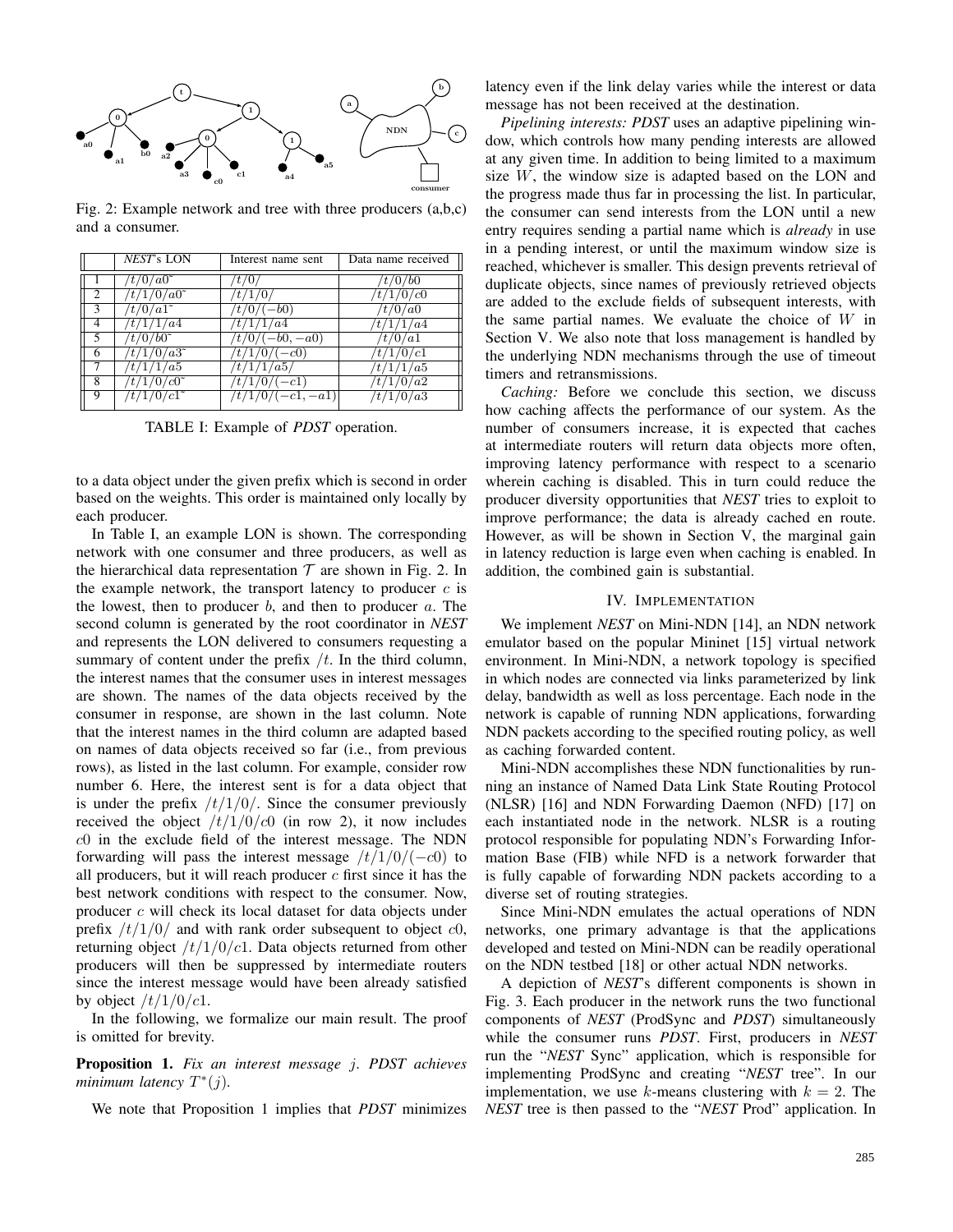

Fig. 3: A Network with three producers and a consumer running *NEST*. Each box represents an application running on producers or consumers.

this application, the tree is transformed to an LON which is then used to guide the transport of data items. Finally, the third application is the "*NEST* Consum" application running at each consumer. This component is responsible for sending interest messages that are responded to by the *NEST* Prod application running at each producer.

We implemented all the applications in Python. In the *NEST* Sync application, clustering information of every tree node is kept in a data structure that holds the state of the computations and data exchanged between the coordinator and noncoordinator producers. State and data are encoded into control messages, where an interest control message requests the start of computation or delivers the notification that a computation is completed, while the corresponding data control message delivers an acknowledgment or the requested data. On the other hand, in the *NEST* Consum application, the consumer implements a pipelining window of pending interests and a method to transform the LON to interest messages with partial names. *NEST* Prod implements a partial interest name match function to select messages to be sent to the consumers.

#### V. EVALUATION RESULTS

*Setup:* Our evaluations are based on a dataset collected from Twitter over a period of time from Dec 2016 to Mar 2017 using Twitter's streaming API and a set of search keywords for trending topics in politics, sports, and entertainment. Overall, we use a dataset of about 80K tweets in our evaluations.

In each experiment, we randomly distribute a sample of the dataset uniformly across the set of producers. We first preprocess the collected tweets to remove stop words, special characters, links and attachments, producing tokens. These tokens are then transformed to a high dimensional vector representation by computing the product of term frequency and inverse document frequency (*tf-idf*) [19], a popular method for text vectorization. We use the sklearn library [20] vectorizer to achieve this task.

TABLE II: ProdSync convergence time.

In Mini-Net, links connecting the producers and consumers are characterized by the link delay, the bandwidth, and the message loss rate. In our experiments, we fix the bandwidth and loss rates, and vary the link delays. We note that in Mini-Net, each host in the network runs the NDN stack and thus can be used as a producer, a consumer, and a forwarding switch, simultaneously. In addition, hosts have content stores and thus can cache data objects. In our experiments, we use a network topology similar to that used in the NDN testbed [18] and we have a varying number of producers consumers for different experiments as will be discussed in the following.

In the following, we define terms that we use in our evaluations. Let the *summary block* with size B be the number of data objects the consumer has to fetch in order to have a satisfactory summary. The *block latency*  $t_B$  is the delay from sending the interest message for the first data object in the block, until the successful reception of the data message corresponding to the last data object in the summary block. This quantity is directly proportional to the per interest latency defined in Section III-B.

We divide the evaluation results into two parts. In the first, we evaluate the performance of the ProdSync algorithm and quantify performance in terms of the convergence time. In the second, we focus on the latency performance of *PDST* and compare it to a baseline summary transport protocol with no producer diversity (i.e., a system in which the LON is used to retrieve data objects from specific producers, similar to the protocol in [6]).

#### *A. Producer Sync*

We consider networks with different numbers of producers and distribute a dataset of 4000N tweets uniformly at random over the N producers. We use Euclidean distance to measure similarity between different vectors representing tweets, and use a similarity threshold  $\tau = 0.9$  as the stopping criterion for ProdSync. For the coordinator selection, in each iteration, we let the producer with the smallest ID perform the coordination tasks for the corresponding tree node. Producers are connected with link delays of 10 milliseconds.

We first evaluate ProdSync's convergence time. For scenarios with  $N = 3, 5, 7, 9$  producers, we repeat the experiment 10 times and report the average convergence time in each case. Table II outlines the results. It can be seen that ProdSync's convergence time is approximately linear in the number of producers and the dataset size for  $N > 3$ . In many applications (such as traffic monitoring, news stories updates), major dataset changes happen on the order of hours. Thus, ProdSync provides a practical means for constructing the global representation of the distributed dataset as it can be run periodically at a rate that is faster than the rate of data evolution.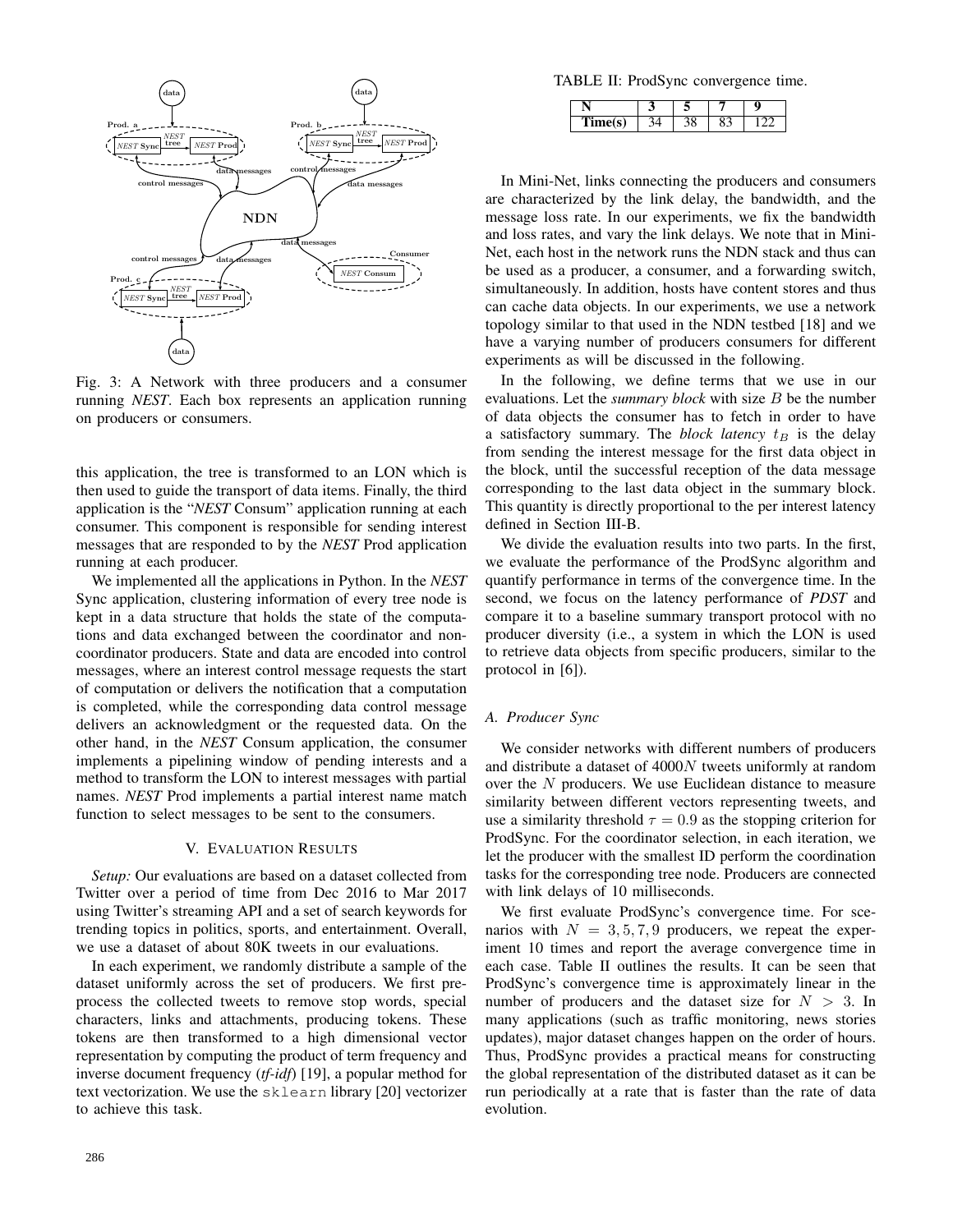

Fig. 4: Latency performance.



Fig. 5: Latency performance.

#### *B. Latency Performance*

In this section, we evaluate the latency performance of *PDST* after the LON has been delivered to the consumers. We compare the performance to the baseline protocol.

*1) Link delay variance:* First, we vary link delay variance and measure the incurred latency. We fix the maximum pipelining window size to  $W = 10$  and vary the link delays from the producers to the consumer in the range 5 to 200msec while maintaining a fixed average. Here, we consider a topology with 5 producers and 1 consumer, and we consider two different summary block sizes  $B = \{20, 100\}$ . As shown in Fig. 4a, the block latency improves as the link delay variance increases. This is because *NEST* effectively checks if similar objects exist at producers with better network conditions and fetches objects from those producers first. Essentially, objects with slow retrieval times are pushed to the end of retrieval order. Compared to the baseline system, block latency performance is improved by more than 40% when the link delay standard deviation is 50msec.

In Fig. 4b, we plot the block latency  $t_B$  for a varying B. We also show the performance for topologies with different number of producers. First, we observe that while the baseline system performance does not change when number of producers change, *NEST* fully utilizes producer diversity. In particular, as the number of producers increases, diversity improves and block latency decreases.

We also study the per message latency when  $N = 5$ , where W and link delays are chosen as in previous experiments. In Fig. 4c, we plot the average per message latency vs. different B. The figure shows that by taking advantage of producer diversity, the latency improvements can be as high as 50%. Note that as the block size increases for a fixed dataset size, this gain is expected to decrease. We study the effect of the

## ratio  $\frac{B}{|\mathcal{P}|}$  in Section V-B3.

*2) Pipelining:* Next, we study the effect of the maximum pipelining window size  $W$  on the block latency. In Fig. 4d, there are five producers with link delays similar to those in the previous experiments. Note that *PDST*'s adaptive pipelining does not send new interest messages while pending interests with the same partial name exist, to avoid duplicate object retrievals. It is seen that pipelining improves block latency compared to a simple stop and wait approach  $(W = 1)$ . In addition, consumers will experience more packet losses as W increases and thus more bandwidth wastage. The figure shows that diminishing gains result due to increasing  $W$ . We find that  $W = 10$  achieves the best latency performance.

*3) Impact of dataset size:* Next, we study the effect of the dataset size on the block latency. It is expected that as the ratio  $\frac{B}{|\mathcal{P}|}$  decreases, the latency gain of *NEST* increases. In other words, when the requested summary block size  $B$  is comparable to the dataset size, consumers may not be able to avoid fetching objects from producers with unfavorable network conditions. We fix five producers with link delays similar to previous experiments. Fig. 5a shows that, for a given block size  $B$ , the latency reduction gain is only slightly reduced when the sample size is halved. When  $|\mathcal{P}| = 2000$ , *NEST* can achieve a positive gain for summary block sizes up to 20% of the dataset, which is reasonable for applications in which consumers are interested only in data summaries of large datasets.

*4) Caching:* Finally, we study the performance of *NEST* when caching is enabled in the underlying NDN. In this experiment, the topology has two consumers and five producers with similar link delays as in previous experiments. Both consumers are using the same LON. We introduce a delay between the time each consumer starts fetching items to see the effect of caching. Caching allows intermediate nodes to temporarily store content that was previously forwarded to other hosts in the network. As seen in Fig. 5b, *NEST* yields latency performance improvements of about 50%. Compared to the baseline performance with caching disabled, the combined latency reduction gain is more than 70%.

#### VI. RELATED WORK

There has been prior work on selectively sending a representative subset of data instead of the entire dataset [21], [22]. However, unlike our work, these efforts are application specific. Moreover, these approaches try to optimize for energy